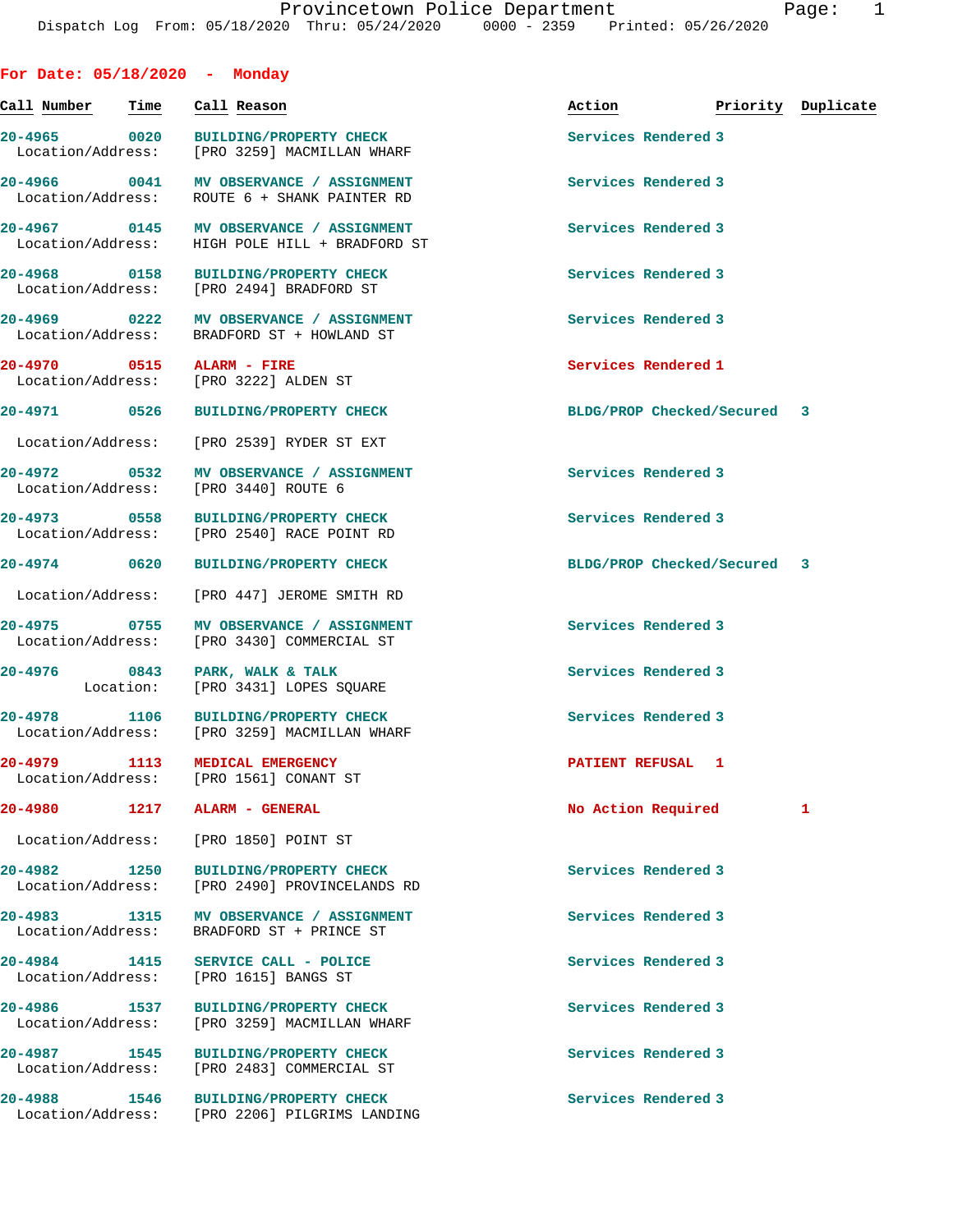| 20-4989 1628                                        | <b>BUILDING/PROPERTY CHECK</b>                                                            | BLDG/PROP Checked/Secured 3 |   |
|-----------------------------------------------------|-------------------------------------------------------------------------------------------|-----------------------------|---|
| Location/Address: [PRO 3929] CREEK RD               |                                                                                           |                             |   |
| 20-4990 1631<br>Location/Address:                   | <b>ANIMAL CALL</b><br>COMMERCIAL ST                                                       | Services Rendered 2         |   |
|                                                     | 20-4991 1656 MV OBSERVANCE / ASSIGNMENT<br>Location/Address: [PRO 4136] BRADFORD ST       | Services Rendered 3         |   |
| 20-4992 1712                                        | MV STOP<br>Location/Address: [PRO 4136] BRADFORD ST                                       | <b>VERBAL WARNING</b><br>3  |   |
| 20-4993 1818<br>Location/Address: [PRO 521] ROUTE 6 | MV STOP                                                                                   | <b>VERBAL WARNING 3</b>     |   |
|                                                     | 20-4994 1846 BUILDING/PROPERTY CHECK<br>Location/Address: [PRO 539] SHANK PAINTER RD      | Services Rendered 3         |   |
|                                                     | 20-4995 1859 MV OBSERVANCE / ASSIGNMENT<br>Location/Address: [PRO 175] COMMERCIAL ST      | Services Rendered 3         |   |
| 20-4996 1957                                        | <b>BUILDING/PROPERTY CHECK</b><br>Location/Address: [PRO 3430] COMMERCIAL ST              | Services Rendered 3         |   |
| 20-4997 2013<br>Location/Address:                   | <b>BUILDING/PROPERTY CHECK</b><br>[PRO 516] RACE POINT RD                                 | Services Rendered 3         |   |
| 20-4998 2020                                        | <b>BUILDING/PROPERTY CHECK</b><br>Location/Address: [PRO 94] BRADFORD ST                  | Services Rendered 3         |   |
| 20-4999 2040 911 - GENERAL                          | Location/Address: [PRO 1790] BRADFORD ST                                                  | SPOKEN TO<br>1              |   |
| 20-5000 2138                                        | <b>BUILDING/PROPERTY CHECK</b><br>Location/Address: [PRO 3296] SHANK PAINTER RD           | Services Rendered 3         |   |
| 20-5001 2209                                        | MV STOP<br>Location/Address: [PRO 3670] SHANK PAINTER RD                                  | VERBAL WARNING 3            |   |
| 20-5002 2258 ANIMAL CALL                            |                                                                                           | No Action Required          | 2 |
|                                                     | Location/Address: [PRO 2483] COMMERCIAL ST                                                |                             |   |
| 20-5004 2334                                        | ANIMAL CALL<br>Location/Address: [PRO 1572] FRANKLIN ST                                   | Services Rendered 2         |   |
|                                                     | 20-5003 2336 MV OBSERVANCE / ASSIGNMENT<br>Location/Address: HIGH POLE HILL + BRADFORD ST | Services Rendered 3         |   |
| For Date: $05/19/2020$ - Tuesday                    |                                                                                           |                             |   |
|                                                     | 20-5006 0027 BUILDING/PROPERTY CHECK<br>Location/Address: [PRO 3259] MACMILLAN WHARF      | Services Rendered 3         |   |
| Location/Address: CONWELL ST + ROUTE 6              | 20-5007 0052 MV OBSERVANCE / ASSIGNMENT                                                   | Services Rendered 3         |   |
|                                                     | 20-5008 0113 MV OBSERVANCE / ASSIGNMENT<br>Location/Address: HOWLAND ST + BRADFORD ST     | Services Rendered 3         |   |
| 20-5009 0132                                        | <b>BUILDING/PROPERTY CHECK</b><br>Location/Address: [PRO 3430] COMMERCIAL ST              | Services Rendered 3         |   |
| 20-5010 0206                                        | <b>BUILDING/PROPERTY CHECK</b><br>Location/Address: [PRO 851] COMMERCIAL ST               | Services Rendered 3         |   |
|                                                     | 20-5011 0245 BUILDING/PROPERTY CHECK<br>Location/Address: [PRO 72] PROVINCELANDS RD       | Services Rendered 3         |   |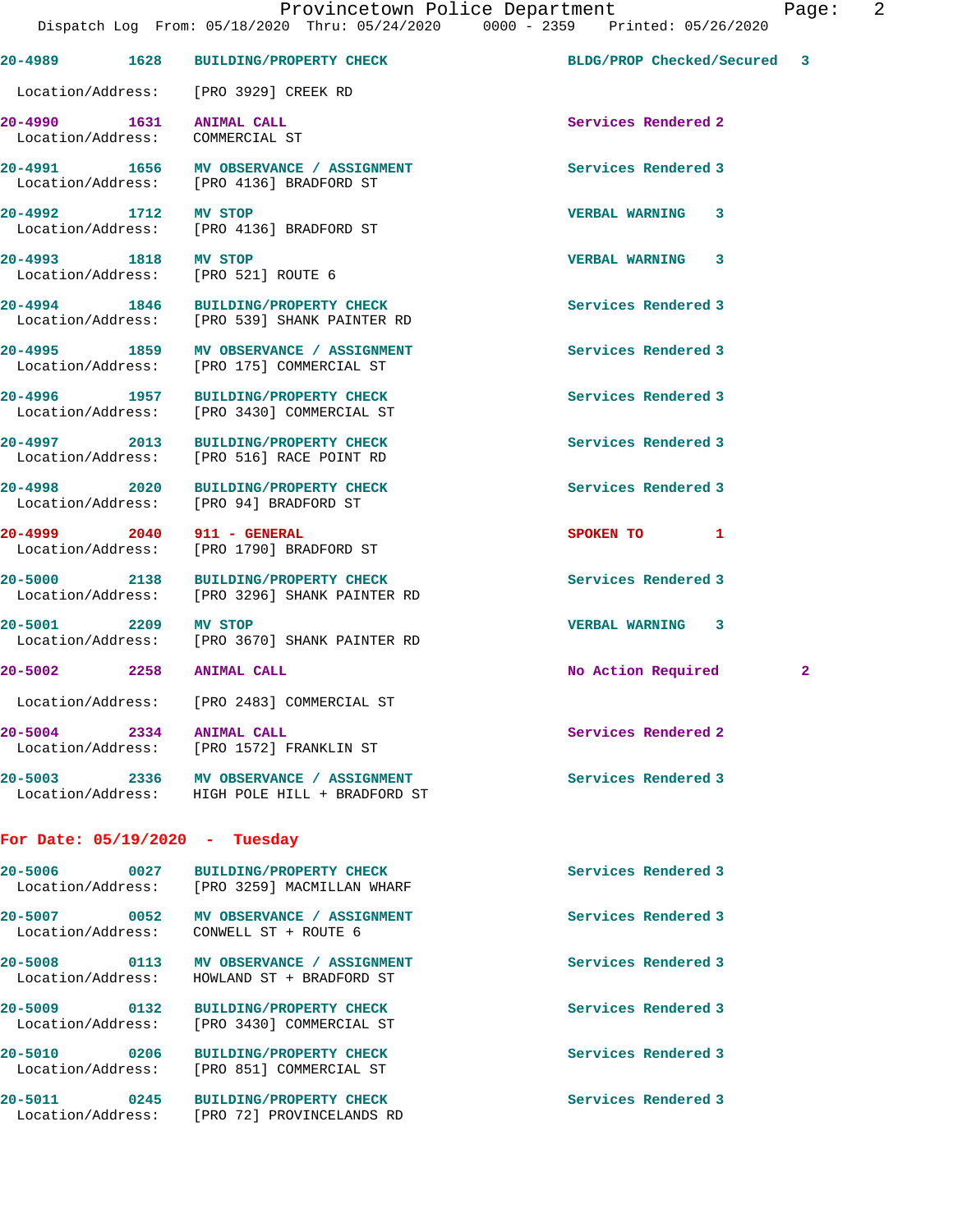|                              | 20-5012 0247 MV OBSERVANCE / ASSIGNMENT<br>Location/Address: JEROME SMITH RD + SHANK PAINTER RD | Services Rendered 3          |
|------------------------------|-------------------------------------------------------------------------------------------------|------------------------------|
|                              | 20-5013 0444 BUILDING/PROPERTY CHECK                                                            | BLDG/PROP Checked/Secured 3  |
|                              | Location/Address: [PRO 1780] JOHNSON ST                                                         |                              |
|                              | 20-5014 0522 MV OBSERVANCE / ASSIGNMENT<br>Location/Address: SNAIL RD + COMMERCIAL ST           | Services Rendered 3          |
|                              | 20-5015 0536 MEDICAL EMERGENCY<br>Location/Address: [PRO 442] HARRY KEMP WAY                    | <b>PATIENT REFUSAL 1</b>     |
|                              | 20-5019 0816 MV OBSERVANCE / ASSIGNMENT<br>Location/Address: ROUTE 6 + SNAIL RD                 | Services Rendered 3          |
|                              | 20-5020 0817 SUSPICIOUS ACTIVITY<br>Location/Address: [PRO 560] TREMONT ST                      | Services Rendered 2          |
|                              | 20-5018 0820 PARK, WALK & TALK<br>Location/Address: [PRO 105] COMMERCIAL ST                     | Services Rendered 3          |
| 20-5022 0922 FOLLOW UP       | Location/Address: [PRO 2110] TREMONT ST                                                         | FOLLOW UP <sub>2</sub>       |
| 20-5023 1009 FOX ISSUES      | Location/Address: [PRO 2139] COMMERCIAL ST                                                      | Services Rendered 2          |
| 20-5024 1043 MV STOP         | Location/Address: HARRY KEMP WAY + CONWELL ST                                                   | VERBAL WARNING 3             |
| 20-5025 1055 ANIMAL CALL     | Location/Address: [PRO 132] COMMERCIAL ST                                                       | Services Rendered 2          |
| 20-5026 1116 MV COMPLAINT    | Location/Address: [PRO 602] STANDISH ST                                                         | Services Rendered 2          |
|                              | 20-5027 1125 SERVICE CALL - POLICE<br>Location/Address: [PRO 569] WINSLOW ST                    | Services Rendered 3          |
|                              | 20-5028 1147 BUILDING/PROPERTY CHECK<br>Location/Address: [PRO 3259] MACMILLAN WHARF            | Services Rendered 3          |
| 20-5030 1329 ASSIST CITIZEN  | Location/Address: [PRO 542] SHANK PAINTER RD                                                    | Services Rendered 3          |
| 20-5031 1405                 | <b>BUILDING/PROPERTY CHECK</b><br>Location/Address: [PRO 2540] RACE POINT RD                    | Services Rendered 3          |
|                              | 20-5032 1411 SERVE PROTECTION ORDER<br>Location/Address: [PRO 542] SHANK PAINTER RD             | Services Rendered 2          |
| 20-5033 1434 MV COMPLAINT    | Location/Address: [PRO 539] SHANK PAINTER RD                                                    | <b>VERBAL WARNING 2</b>      |
|                              | 20-5034 1435 MEDICAL EMERGENCY                                                                  | Transported to Hospital<br>1 |
|                              | Location/Address: [PRO 442] HARRY KEMP WAY                                                      |                              |
| 20-5035 1444 ASSIST CITIZEN  | Location/Address: [PRO 3296] SHANK PAINTER RD                                                   | Could Not Locate 3           |
|                              | 20-5036 1534 BUILDING/PROPERTY CHECK<br>Location/Address: [PRO 2490] PROVINCELANDS RD           | Services Rendered 3          |
|                              | 20-5037 1552 HARASSMENT / THREATS<br>Location/Address: [PRO 246] COMMERCIAL ST                  | Services Rendered 2          |
| 20-5039 1630 ALARM - GENERAL | Location/Address: [PRO 3166] SHANK PAINTER RD                                                   | Services Rendered 1          |
|                              |                                                                                                 |                              |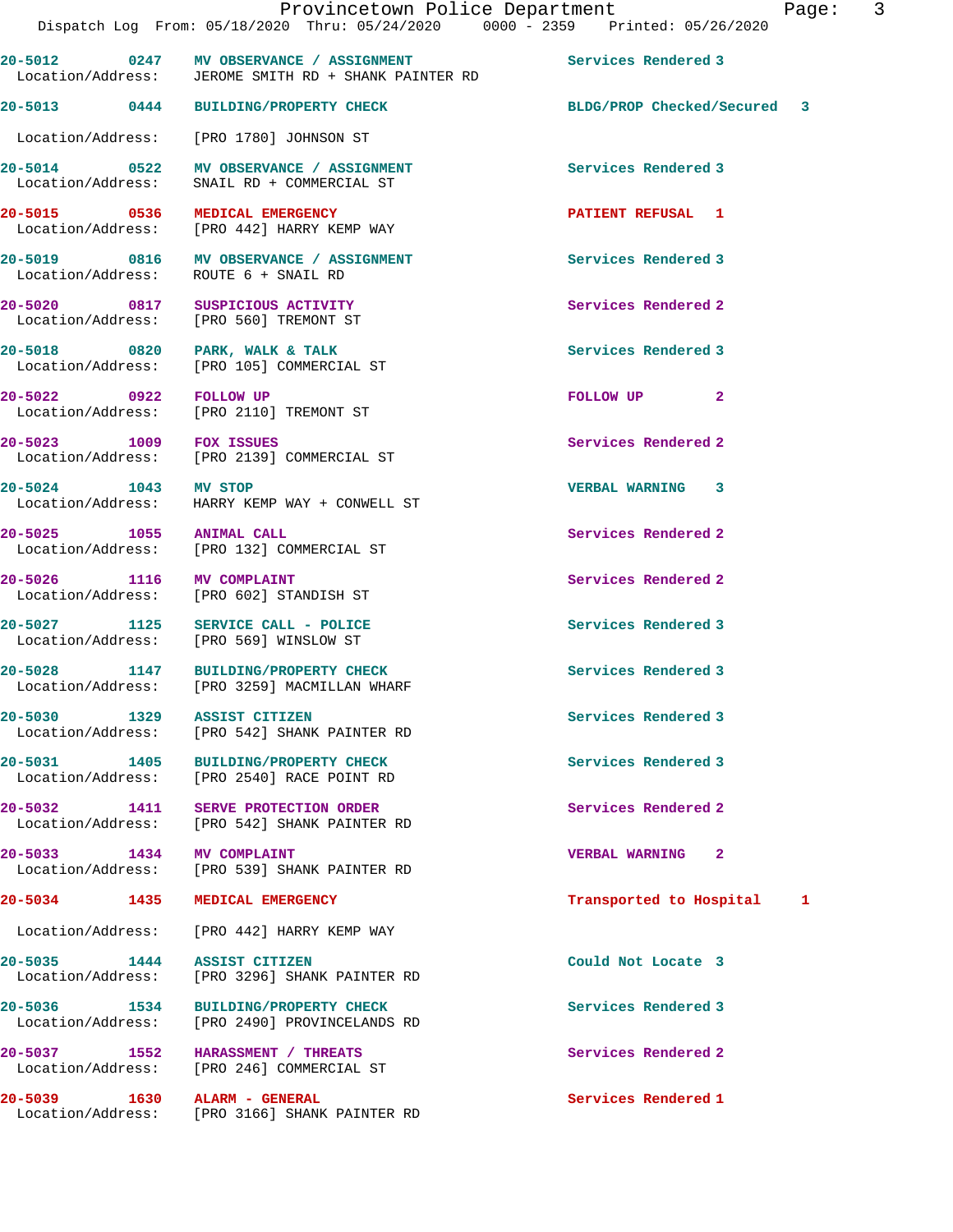**20-5042 1754 MV OBSERVANCE / ASSIGNMENT Services Rendered 3**  Location/Address: ROUTE 6 + SNAIL RD

**20-5043 1819 BUILDING/PROPERTY CHECK Services Rendered 3**  Location/Address: [PRO 2206] PILGRIMS LANDING

20-5044 1823 MV STOP 1200 1200 No Action Required 3

Location/Address: [PRO 106] COMMERCIAL ST

**20-5045 1910 MV STOP VERBAL WARNING 3**  Location/Address: COURT ST + SHANK PAINTER RD

**20-5046 2046 SERVICE CALL - POLICE Services Rendered 3**  Location/Address: COMMERCIAL ST

**20-5047 2127 MV STOP VERBAL WARNING 3**  Location/Address: [PRO 3015] BRADFORD ST

20-5048 2159 MV OBSERVANCE / ASSIGNMENT **Services Rendered 3** Location/Address: HOWLAND ST + BRADFORD ST

**20-5049 2220 BUILDING/PROPERTY CHECK Services Rendered 3**  Location: [PRO 3431] LOPES SQUARE

20-5051 2333 MV OBSERVANCE / ASSIGNMENT **Services Rendered 3** Location/Address: ROUTE 6 + SNAIL RD

## **For Date: 05/20/2020 - Wednesday**

|                           | 20-5052 0003 BUILDING/PROPERTY CHECK                                                      | BLDG/PROP Checked/Secured 3 |
|---------------------------|-------------------------------------------------------------------------------------------|-----------------------------|
|                           | Location/Address: [PRO 58] BRADFORD ST                                                    |                             |
|                           | 20-5053 0016 MV OBSERVANCE / ASSIGNMENT<br>Location/Address: [PRO 595] BRADFORD ST        | Services Rendered 3         |
|                           | 20-5054 0053 MV OBSERVANCE / ASSIGNMENT<br>Location/Address: HIGH POLE HILL + BRADFORD ST | Services Rendered 3         |
|                           | 20-5055 0113 BUILDING/PROPERTY CHECK                                                      | BLDG/PROP Checked/Secured 3 |
|                           | Location/Address: [PRO 440] HARRY KEMP WAY                                                |                             |
|                           | 20-5056 0133 BUILDING/PROPERTY CHECK<br>Location/Address: [PRO 2500] COMMERCIAL ST        | Services Rendered 3         |
|                           | 20-5057 0154 MEDICAL EMERGENCY<br>Location/Address: [PRO 943] HARRY KEMP WAY              | PATIENT REFUSAL 1           |
|                           | 20-5058 0234 BUILDING/PROPERTY CHECK<br>Location/Address: [PRO 3259] MACMILLAN WHARF      | Services Rendered 3         |
|                           | 20-5059 0324 BUILDING/PROPERTY CHECK<br>Location/Address: [PRO 106] COMMERCIAL ST         | Services Rendered 3         |
|                           | 20-5060 0437 BUILDING/PROPERTY CHECK<br>Location/Address: [PRO 3163] WINTHROP ST          | Services Rendered 3         |
| Location/Address: ROUTE 6 | 20-5062 0604 MV OBSERVANCE / ASSIGNMENT                                                   | Services Rendered 3         |
|                           |                                                                                           |                             |

**20-5061 0605 BUILDING/PROPERTY CHECK Services Rendered 3**  Location/Address: [PRO 2540] RACE POINT RD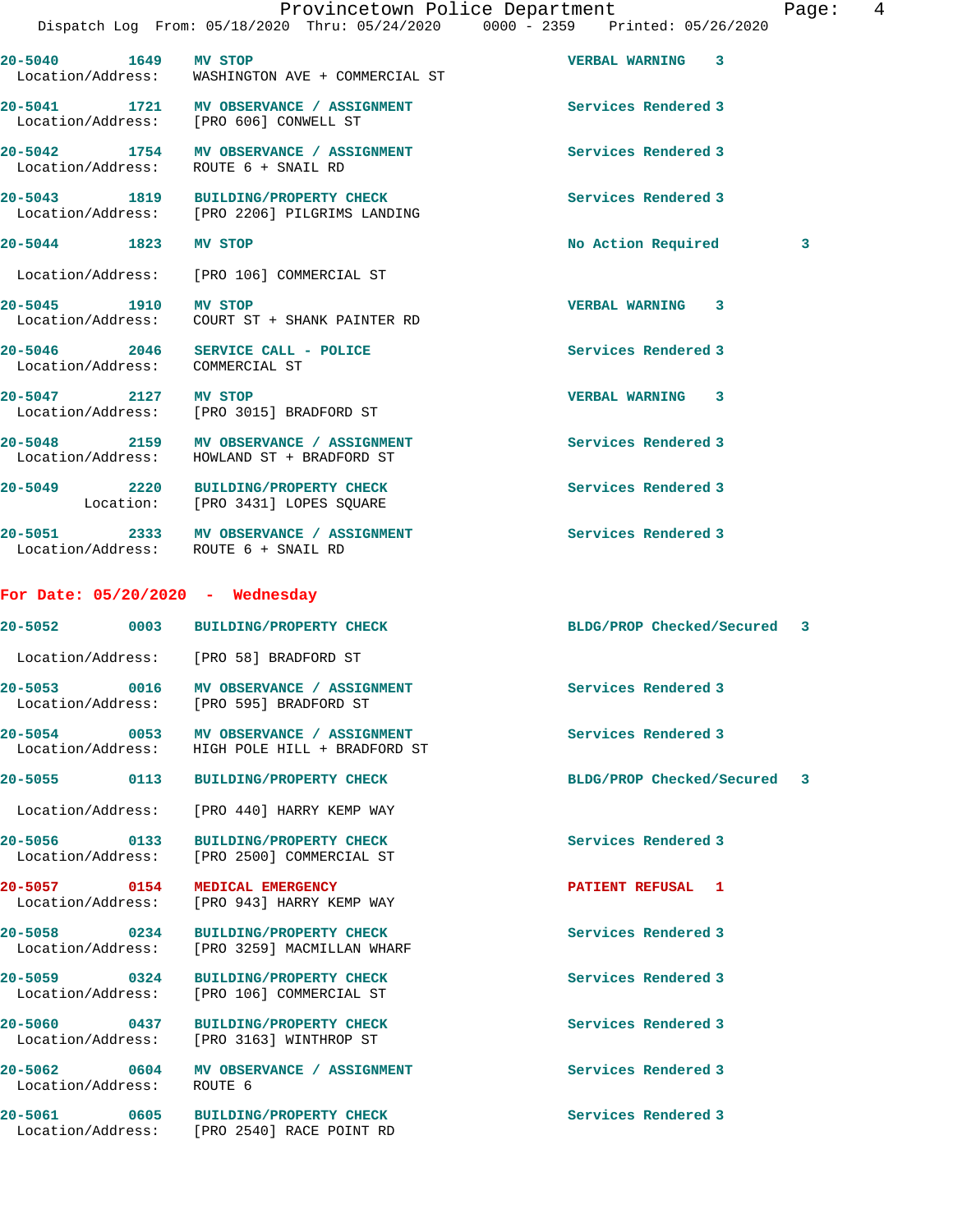|                                                         | 20-5064 0607 SERVICE CALL - POLICE<br>Location/Address: [PRO 516] RACE POINT RD       | Services Rendered 3         |
|---------------------------------------------------------|---------------------------------------------------------------------------------------|-----------------------------|
|                                                         | 20-5065 0634 BUILDING/PROPERTY CHECK                                                  | BLDG/PROP Checked/Secured 3 |
|                                                         | Location/Address: [PRO 537] SHANK PAINTER RD                                          |                             |
| 20-5066 0645                                            | MEDICAL EMERGENCY                                                                     | Transported to Hospital 1   |
|                                                         | Location/Address: [PRO 2272] NELSON AVE                                               |                             |
|                                                         | 20-5067 0857 PARKING COMPLAINT<br>Location/Address: [PRO 712] BRADFORD ST             | SPOKEN TO<br>3              |
| 20-5069 0907 MV COMPLAINT<br>Location/Address:          | COMMERCIAL ST + WEST VINE ST                                                          | <b>GONE ON ARRIVAL 2</b>    |
|                                                         | 20-5070 0909 MEDICAL EMERGENCY<br>Location/Address: [PRO 1185] COMMERCIAL ST          | Services Rendered 1         |
| 20-5071 0928 FOLLOW UP<br>Location/Address: FRANKLIN ST |                                                                                       | Services Rendered 2         |
|                                                         | 20-5072 1010 MEDICAL EMERGENCY<br>Location/Address: [PRO 3670] SHANK PAINTER RD       | <b>PATIENT REFUSAL 1</b>    |
|                                                         | 20-5074 1040 MV OBSERVANCE / ASSIGNMENT<br>Location/Address: HOWLAND ST + BRADFORD ST | Services Rendered 3         |
| 20-5075 1042<br>Location/Address: CEMETERY RD           | TRAFFIC CONTROL                                                                       | Services Rendered 3         |
| 20-5076 1055                                            | TRESPASS<br>Location/Address: [PRO 3364] HARBOUR DR                                   | $\overline{2}$<br>SPOKEN TO |
| 20-5077 1112 ANIMAL CALL                                | Location/Address: [PRO 1204] COMMERCIAL ST                                            | <b>GONE ON ARRIVAL 2</b>    |
|                                                         | 20-5078 1139 MV OBSERVANCE / ASSIGNMENT<br>Location/Address: [PRO 2489] BRADFORD ST   | Services Rendered 3         |
| 20-5079 1145 FOLLOW UP                                  | Location/Address: [PRO 823] COMMERCIAL ST                                             | SPOKEN TO 2                 |
| 20-5085<br>1200<br>Location/Address: BRADFORD ST        | <b>ANIMAL CALL</b>                                                                    | Services Rendered 2         |
| 20-5081 1256 MV HIT & RUN                               | Location/Address: [PRO 1692] BRADFORD ST<br>Refer To Accident: 20-13-AC               | Services Rendered 2         |
|                                                         | 20-5082 1259 COMPLAINT - GENERAL<br>Location/Address: [PRO 781] CAPTAIN BERTIES WAY   | Services Rendered 3         |
|                                                         | 20-5080 1302 BUILDING/PROPERTY CHECK<br>Location/Address: [PRO 2540] RACE POINT RD    | Services Rendered 3         |
| 20-5084 1402 ANIMAL CALL                                | Location/Address: [PRO 246] COMMERCIAL ST                                             | Services Rendered 2         |
| 20-5086 1508 MV DISABLED                                | Location/Address: ROUTE 6 + CONWELL ST                                                | Services Rendered 2         |
|                                                         | 20-5087 1546 MV OBSERVANCE / ASSIGNMENT                                               | Citation / Warning Issued 3 |
|                                                         | Location/Address: [PRO 3430] COMMERCIAL ST                                            |                             |
| 20-5088 1556 MV STOP                                    | Location/Address: [PRO 836] COMMERCIAL ST                                             | <b>VERBAL WARNING</b><br>3  |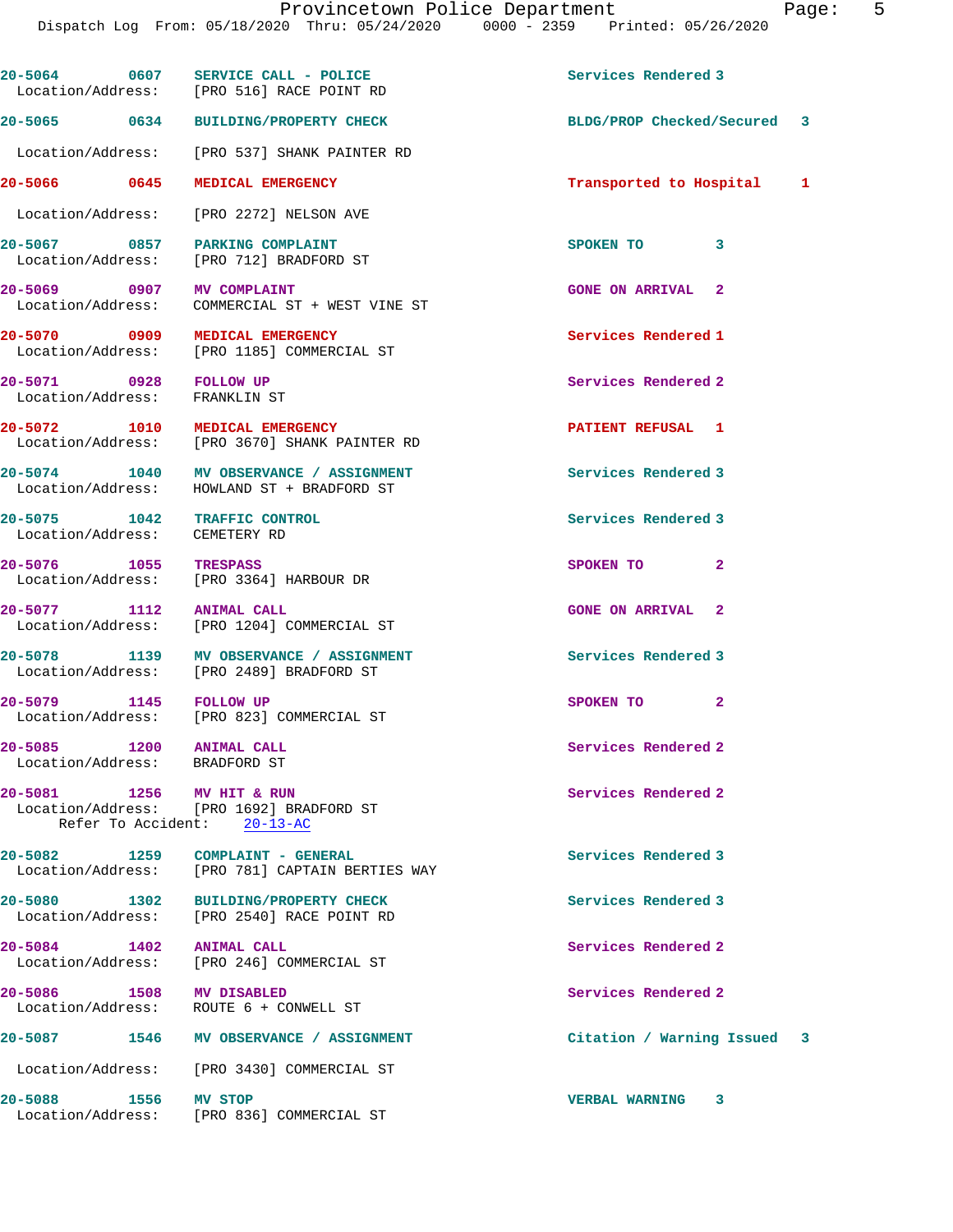|                                   | Dispatch Log From: 05/18/2020 Thru: 05/24/2020 0000 - 2359 Printed: 05/26/2020             | Provincetown Police Department | 6<br>Page: |
|-----------------------------------|--------------------------------------------------------------------------------------------|--------------------------------|------------|
|                                   | 20-5089 1610 BUILDING/PROPERTY CHECK<br>Location/Address: [PRO 3121] COMMERCIAL ST         | Services Rendered 3            |            |
| 20-5091 1617 MV STOP              |                                                                                            | Citation / Warning Issued 3    |            |
|                                   | Location/Address: BRADFORD ST + MILLER HILL RD                                             |                                |            |
|                                   | 20-5090 1622 MV OBSERVANCE / ASSIGNMENT<br>Location/Address: HOWLAND ST + BRADFORD ST      | Services Rendered 3            |            |
|                                   | 20-5092 1732 BUILDING/PROPERTY CHECK                                                       | BLDG/PROP Checked/Secured 3    |            |
|                                   | Location/Address: [PRO 519] RACE POINT RD                                                  |                                |            |
|                                   | 20-5093 1741 BUILDING/PROPERTY CHECK<br>Location/Address: [PRO 2490] PROVINCELANDS RD      | Services Rendered 3            |            |
| 20-5094 1757 MV STOP              |                                                                                            | No Action Required             | 3          |
|                                   | Location/Address: RACE POINT RD + NELSON AVE                                               |                                |            |
|                                   | 20-5095 1921 BUILDING/PROPERTY CHECK<br>Location/Address: [PRO 2483] COMMERCIAL ST         | Services Rendered 3            |            |
|                                   | 20-5096 1923 MV OBSERVANCE / ASSIGNMENT<br>Location/Address: [PRO 106] COMMERCIAL ST       | Services Rendered 3            |            |
|                                   | 20-5097 1959 MV OBSERVANCE / ASSIGNMENT<br>Location/Address: SHANK PAINTER RD + BROWNE ST  | Services Rendered 3            |            |
| 20-5099 2049 MV COMPLAINT         | Location/Address: [PRO 1265] COMMERCIAL ST                                                 | Services Rendered 2            |            |
| 20-5100 2051 MV COMPLAINT         | Location/Address: COMMERCIAL ST + BANGS ST                                                 | SPOKEN TO<br>$\mathbf{2}$      |            |
|                                   | 20-5101 2154 BUILDING/PROPERTY CHECK<br>Location/Address: [PRO 526] RYDER ST EXT           | Services Rendered 3            |            |
|                                   | 20-5102 2200 MV OBSERVANCE / ASSIGNMENT<br>Location/Address: [PRO 183] COMMERCIAL ST       | Services Rendered 3            |            |
|                                   | 20-5103 2222 BUILDING/PROPERTY CHECK<br>Location/Address: [PRO 57] BRADFORD ST             | Services Rendered 3            |            |
|                                   | 20-5104 2347 MV OBSERVANCE / ASSIGNMENT<br>Location/Address: RYDER ST + BRADFORD ST        | Services Rendered 3            |            |
| For Date: $05/21/2020$ - Thursday |                                                                                            |                                |            |
| 20-5105 0019                      | <b>BUILDING/PROPERTY CHECK</b><br>Location/Address: [PRO 3259] MACMILLAN WHARF             | Services Rendered 3            |            |
|                                   | 20-5106 0053 ASSIST DEPARTMENT / MUTUAL AID<br>Location/Address: BRADFORD ST + STANDISH ST | Services Rendered 3            |            |
|                                   | 20-5107 0124 BUILDING/PROPERTY CHECK<br>Location/Address: [PRO 851] COMMERCIAL ST          | Services Rendered 3            |            |
|                                   | 20-5108 0202 MV OBSERVANCE / ASSIGNMENT<br>Location/Address: ROUTE 6 + SHANK PAINTER RD    | Services Rendered 3            |            |
|                                   | 20-5109 0301 BUILDING/PROPERTY CHECK                                                       | BLDG/PROP Checked/Secured      | 3          |
|                                   | Location/Address: [PRO 1778] SHANK PAINTER RD                                              |                                |            |
|                                   | 20-5110 0504 BUILDING/PROPERTY CHECK                                                       | BLDG/PROP Checked/Secured 3    |            |
|                                   | Location/Address: [PRO 413] CONWELL ST                                                     |                                |            |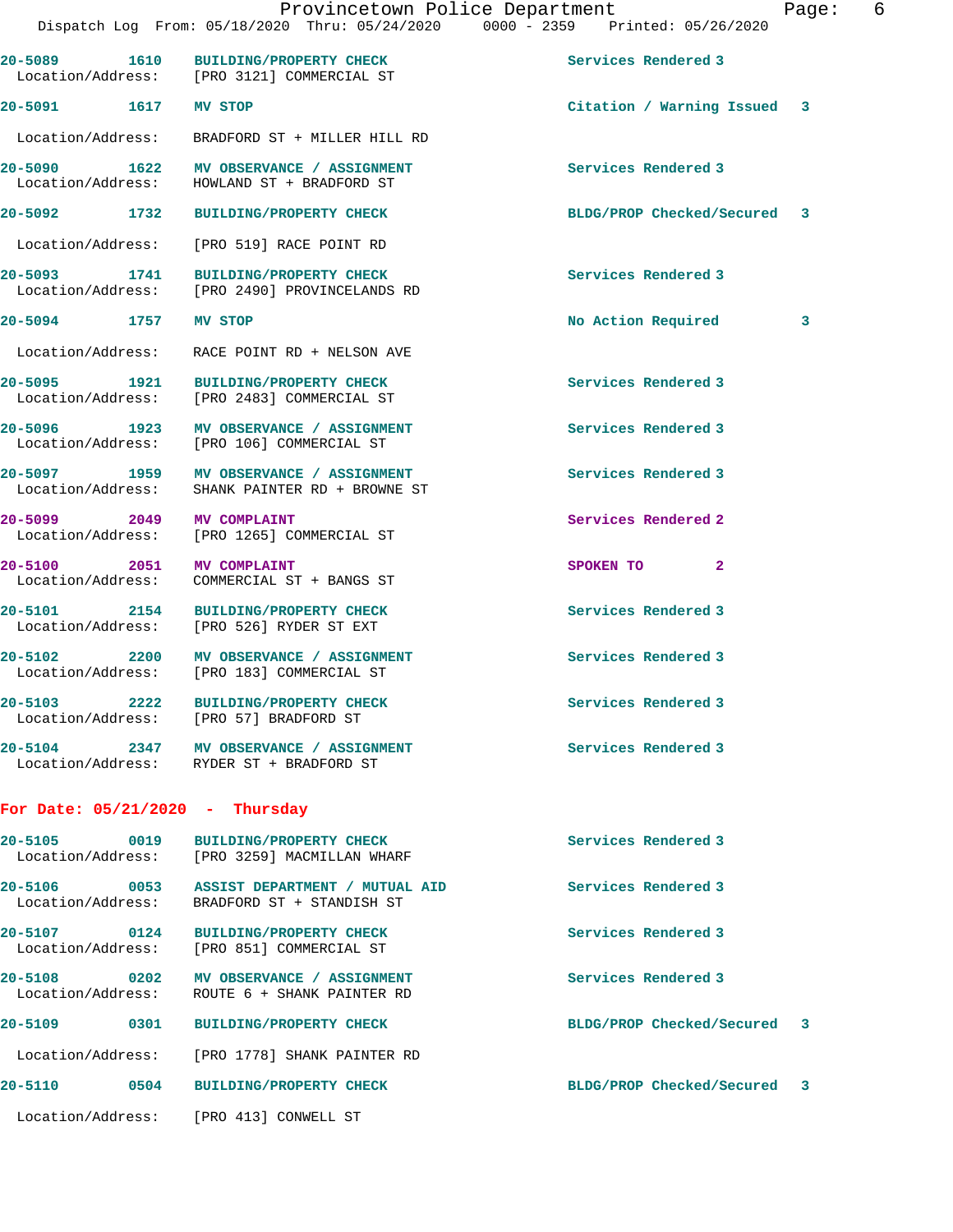|                                                            |                                                                                                       | Provincetown Police Department<br>Dispatch Log From: 05/18/2020 Thru: 05/24/2020 0000 - 2359 Printed: 05/26/2020 | Page:        | -7 |
|------------------------------------------------------------|-------------------------------------------------------------------------------------------------------|------------------------------------------------------------------------------------------------------------------|--------------|----|
|                                                            |                                                                                                       |                                                                                                                  |              |    |
|                                                            | 20-5111 0538 MV OBSERVANCE / ASSIGNMENT<br>Location/Address: ROUTE 6 + SNAIL RD                       | Services Rendered 3                                                                                              |              |    |
|                                                            | 20-5112 0546 SERVICE CALL - POLICE<br>Location/Address: [PRO 3923] OLD COLONY WAY                     | Services Rendered 3                                                                                              |              |    |
|                                                            | 20-5113 0555 GENERAL INFO<br>Location/Address: [PRO 105] COMMERCIAL ST<br>Refer To Field Int: 20-8-FI | Services Rendered 3                                                                                              |              |    |
|                                                            | 20-5114 0610 FLIGHT COVERAGE<br>Location/Address: [PRO 516] RACE POINT RD                             | Services Rendered 3                                                                                              |              |    |
|                                                            | 20-5115 0835 BUILDING/PROPERTY CHECK<br>Location/Address: [PRO 2540] RACE POINT RD                    | Services Rendered 3                                                                                              |              |    |
|                                                            | 20-5116 0839 MV OBSERVANCE / ASSIGNMENT<br>Location/Address: [PRO 3430] COMMERCIAL ST                 | Services Rendered 3                                                                                              |              |    |
|                                                            | 20-5119 0912 MEDICAL EMERGENCY                                                                        | Transported to Hospital 1                                                                                        |              |    |
|                                                            | Location/Address: [PRO 442] HARRY KEMP WAY                                                            |                                                                                                                  |              |    |
|                                                            | 20-5118 0917 PARK, WALK & TALK<br>Location/Address: [PRO 516] RACE POINT RD                           | Services Rendered 3                                                                                              |              |    |
|                                                            | 20-5120 0958 SERVICE CALL - POLICE<br>Location/Address: [PRO 2186] BRADFORD ST                        | Services Rendered 3                                                                                              |              |    |
| 20-5121 1047 MV COMPLAINT<br>Location/Address: BREWSTER ST |                                                                                                       | Services Rendered 2                                                                                              |              |    |
|                                                            | 20-5122 1134 SERVICE CALL - POLICE                                                                    | No Action Required                                                                                               | 3            |    |
|                                                            | Location/Address: [PRO 530] SHANK PAINTER RD                                                          |                                                                                                                  |              |    |
| 20-5123 1145 ALARM - GENERAL                               | Location/Address: [PRO 3761] COMMERCIAL ST                                                            | False Alarm 1                                                                                                    |              |    |
| 20-5124 1245 MV COMPLAINT                                  | Location/Address: [PRO 262] CENTER ST                                                                 | Services Rendered 2                                                                                              |              |    |
|                                                            | 20-5125 1325 BUILDING/PROPERTY CHECK<br>Location/Address: [PRO 3259] MACMILLAN WHARF                  | Services Rendered 3                                                                                              |              |    |
| 20-5126 1350 MV STOP<br>Location/Address: BANGS ST         |                                                                                                       | VERBAL WARNING 3                                                                                                 |              |    |
| 20-5128 1415 TRESPASS                                      | Location/Address: [PRO 3364] HARBOUR DR                                                               | Services Rendered 2                                                                                              |              |    |
| 20-5129 1457 ANIMAL CALL                                   | Location/Address: [PRO 2490] PROVINCELANDS RD                                                         | Services Rendered 2                                                                                              |              |    |
|                                                            | 20-5132 1624 MV OBSERVANCE / ASSIGNMENT<br>Location/Address: [PRO 537] SHANK PAINTER RD               | Services Rendered 3                                                                                              |              |    |
| 20-5134 1647 MV DISABLED                                   |                                                                                                       | No Action Required                                                                                               | $\mathbf{2}$ |    |
| Location/Address:                                          | ROUTE 6                                                                                               |                                                                                                                  |              |    |
| 20-5135 1714 MV STOP                                       | Location/Address: [PRO 536] SHANK PAINTER RD                                                          | VERBAL WARNING 3                                                                                                 |              |    |
|                                                            | 20-5136 1732 COMPLAINT - GENERAL<br>Location/Address: [PRO 4136] BRADFORD ST                          | <b>GONE ON ARRIVAL 3</b>                                                                                         |              |    |
|                                                            | 20-5137 1808 BUILDING/PROPERTY CHECK<br>Location/Address: [PRO 2483] COMMERCIAL ST                    | Services Rendered 3                                                                                              |              |    |
| $20 - 5138$                                                | 1811 BUILDING/PROPERTY CHECK                                                                          | Services Rendered 3                                                                                              |              |    |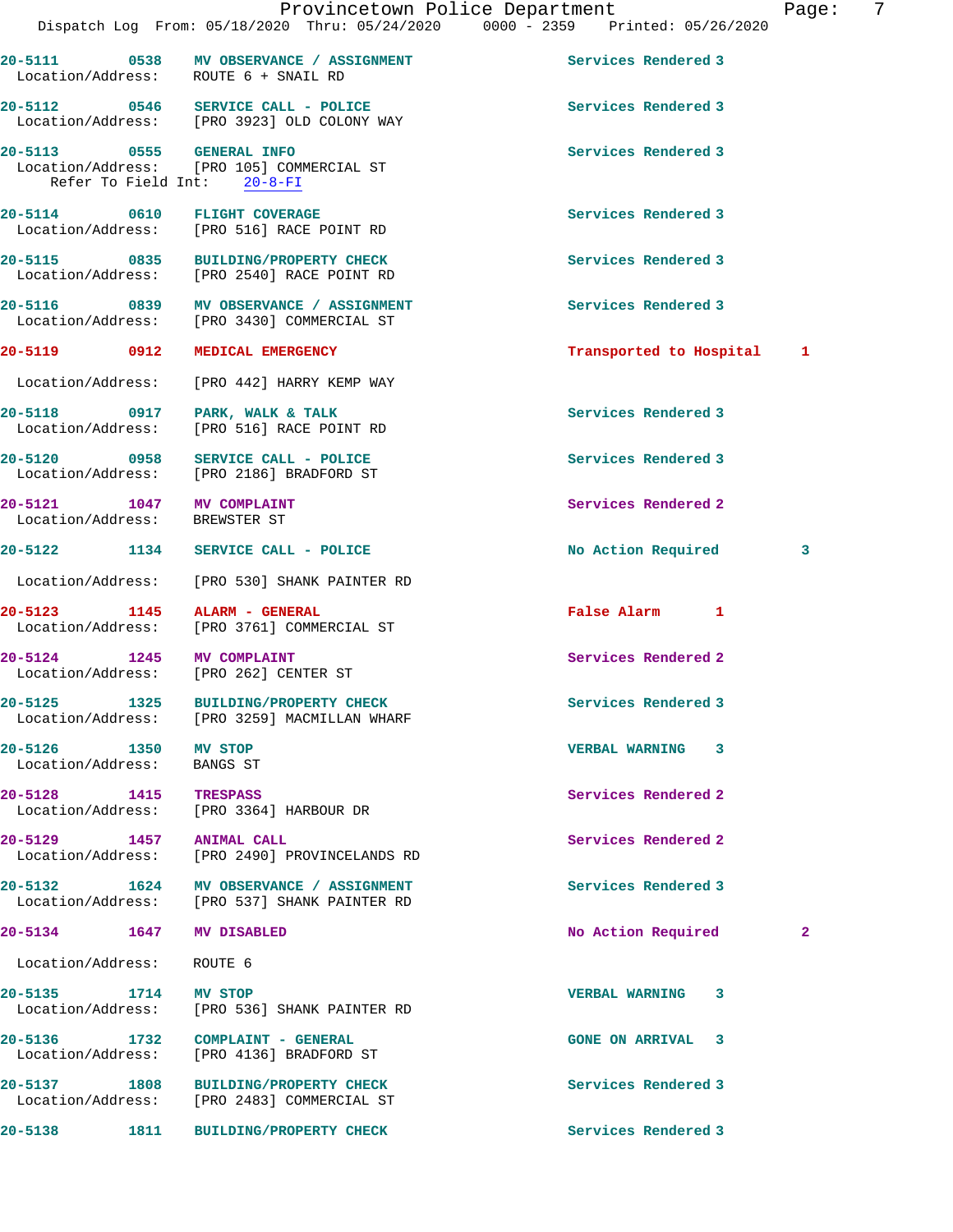|                                       |                                                                                             | Provincetown Police Department<br>Dispatch Log From: 05/18/2020 Thru: 05/24/2020 0000 - 2359 Printed: 05/26/2020 | Page: | 8 |
|---------------------------------------|---------------------------------------------------------------------------------------------|------------------------------------------------------------------------------------------------------------------|-------|---|
|                                       | Location/Address: [PRO 2206] PILGRIMS LANDING                                               |                                                                                                                  |       |   |
|                                       | 20-5140 1853 BUILDING/PROPERTY CHECK                                                        | BLDG/PROP Checked/Secured 3                                                                                      |       |   |
|                                       | Location/Address: [PRO 539] SHANK PAINTER RD                                                |                                                                                                                  |       |   |
|                                       | 20-5139 1854 MV OBSERVANCE / ASSIGNMENT<br>Location/Address: ROUTE 6 + HOWLAND ST           | Services Rendered 3                                                                                              |       |   |
|                                       | 20-5141 2002 BUILDING/PROPERTY CHECK<br>Location/Address: [PRO 3259] MACMILLAN WHARF        | Services Rendered 3                                                                                              |       |   |
| 20-5142 2002                          | <b>GENERAL INFO</b>                                                                         | No Action Required                                                                                               | 3     |   |
| Location/Address:                     | COMMERCIAL ST                                                                               |                                                                                                                  |       |   |
| Location/Address: ROUTE 6 + SNAIL RD  | 20-5143 2041 MV OBSERVANCE / ASSIGNMENT                                                     | Services Rendered 3                                                                                              |       |   |
|                                       | 20-5145 2356 BUILDING/PROPERTY CHECK<br>Location/Address: [PRO 75] CAPTAIN BERTIES WAY      | Services Rendered 3                                                                                              |       |   |
| For Date: $05/22/2020 -$ Friday       |                                                                                             |                                                                                                                  |       |   |
|                                       | 20-5144 0005 BUILDING/PROPERTY CHECK                                                        | BLDG/PROP Checked/Secured 3                                                                                      |       |   |
| Location/Address: [PRO 512] PRINCE ST |                                                                                             |                                                                                                                  |       |   |
|                                       | 20-5146 0005 MV OBSERVANCE / ASSIGNMENT<br>Location/Address: [PRO 183] COMMERCIAL ST        | Services Rendered 3                                                                                              |       |   |
| 20-5147 0020<br>Location/Address:     | <b>BUILDING/PROPERTY CHECK</b><br>[PRO 433] RYDER ST EXT                                    | Services Rendered 3                                                                                              |       |   |
| $20 - 5148$                           | 0053 BUILDING/PROPERTY CHECK<br>Location/Address: [PRO 2481] TREMONT ST                     | Services Rendered 3                                                                                              |       |   |
|                                       | 20-5149 0058 MV OBSERVANCE / ASSIGNMENT<br>Location/Address: CONWELL ST + HARRY KEMP WAY    | Services Rendered 3                                                                                              |       |   |
| $20 - 5150$<br>Location/Address:      | 0205 MEDICAL EMERGENCY<br>[PRO 1892] SHANK PAINTER RD                                       | Services Rendered 1                                                                                              |       |   |
|                                       | 20-5151 0223 BUILDING/PROPERTY CHECK                                                        | BLDG/PROP Checked/Secured 3                                                                                      |       |   |
|                                       | Location/Address: [PRO 447] JEROME SMITH RD                                                 |                                                                                                                  |       |   |
|                                       | 20-5152 0256 MV OBSERVANCE / ASSIGNMENT<br>Location/Address: BRADFORD ST + SHANK PAINTER RD | Services Rendered 3                                                                                              |       |   |
|                                       | 20-5153 0304 BUILDING/PROPERTY CHECK                                                        | BLDG/PROP Checked/Secured 3                                                                                      |       |   |
|                                       | Location/Address: [PRO 440] HARRY KEMP WAY                                                  |                                                                                                                  |       |   |
|                                       | 20-5154 0356 BUILDING/PROPERTY CHECK<br>Location/Address: [PRO 2512] JEROME SMITH RD        | Services Rendered 3                                                                                              |       |   |
|                                       | 20-5156 0455 BUILDING/PROPERTY CHECK                                                        | BLDG/PROP Checked/Secured 3                                                                                      |       |   |
| Location/Address:                     | [PRO 1778] SHANK PAINTER RD                                                                 |                                                                                                                  |       |   |
| 20-5155 0503<br>Location/Address:     | BUILDING/PROPERTY CHECK<br>[PRO 2977] COMMERCIAL ST                                         | Services Rendered 3                                                                                              |       |   |
| Location/Address: [PRO 3440] ROUTE 6  | 20-5157 0539 MV OBSERVANCE / ASSIGNMENT                                                     | Services Rendered 3                                                                                              |       |   |
|                                       | 20-5158 0547 MV OBSERVANCE / ASSIGNMENT<br>Location/Address: [PRO 3099] SHANK PAINTER RD    | Services Rendered 3                                                                                              |       |   |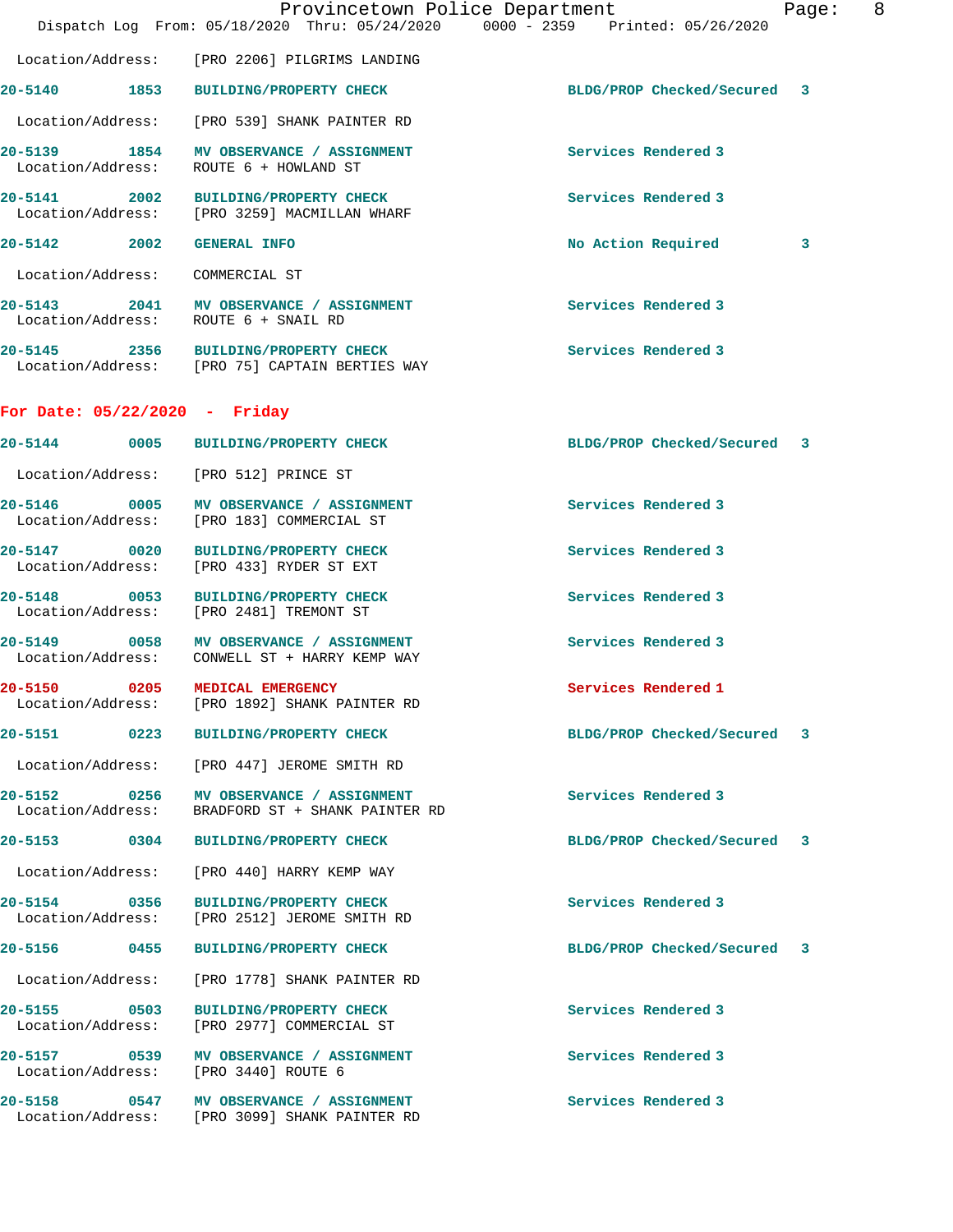| 20-5159           | 0601 | BUILDING/PROPERTY CHECK     | Services Rendered 3 |
|-------------------|------|-----------------------------|---------------------|
| Location/Address: |      | [PRO 2490] PROVINCELANDS RD |                     |

20-5160 0825 BUILDING/PROPERTY CHECK Services Rendered 3<br>
Location/Address: [PRO 2977] COMMERCIAL ST [PRO 2977] COMMERCIAL ST

**20-5161 0930 SERVICE CALL - POLICE Services Rendered 3**  Location/Address: [PRO 516] RACE POINT RD

20-5163 1103 PARK, WALK & TALK **PARK, Services Rendered 3**<br>
Location/Address: [PRO 105] COMMERCIAL ST [PRO 105] COMMERCIAL ST

Location/Address: BRADFORD ST

20-5165 1128 SERVICE CALL - POLICE 10 Services Rendered 3 Location/Address: [PRO 569] WINSLOW ST

**20-5166 1155 SERVE PROTECTION ORDER Services Rendered 2**  Location/Address: [PRO 3247] PEARL ST

**20-5168 1212 COMPLAINT - GENERAL Services Rendered 3**  Location/Address: [PRO 302] COMMERCIAL ST

**20-5167** 1230 GENERAL INFO 1000 Services Rendered 3<br>
Location/Address: [PRO 2577] BRADFORD ST [PRO 2577] BRADFORD ST

Location/Address: CONWELL ST

Location/Address: CONANT ST + BRADFORD ST

**20-5171 1331 TRAFFIC CONTROL Services Rendered 3**  Location/Address: WINSLOW ST + BRADFORD ST

**20-5173 1424 PARKING COMPLAINT GONE ON ARRIVAL 3**  [PRO 1139] WATSONS CT

Location/Address: [PRO 106] COMMERCIAL ST

20-5175 1550 MV OBSERVANCE / ASSIGNMENT **1550** Services Rendered 3 Location/Address: [PRO 537] SHANK PAINTER RD

Location/Address: ROUTE 6 + HOWLAND ST

Location/Address: ROUTE 6 + HOWLAND ST

**20-5179 1648 MV OBSERVANCE / ASSIGNMENT Services Rendered 3**  Location/Address: ROUTE 6 + SNAIL RD

**20-5180 1655 ASSAULT SPOKEN TO 1**  Location/Address: [PRO 3296] SHANK PAINTER RD

20-5181 1708 MV OBSERVANCE / ASSIGNMENT **1708** Services Rendered 3<br>
Location/Address: [PRO 3243] SHANK PAINTER RD [PRO 3243] SHANK PAINTER RD

**20-5182 1712 MV STOP VERBAL WARNING 3**  Location/Address: [PRO 899] COURT ST

**20-5183 1752 BUILDING/PROPERTY CHECK Services Rendered 3**  Location/Address: [PRO 3259] MACMILLAN WHARF

**20-5184 1801 BUILDING/PROPERTY CHECK Services Rendered 3** 

**20-5164 1110 MEDICAL EMERGENCY Transported to Hospital 1**

**20-5169 1306 BIKE - ACCIDENT Could Not Locate 1** 

**20-5170 1316 MV COMPLAINT Citation / Warning Issued 2**

**20-5174 1451 ANIMAL CALL Referred to Other Agency 2**

**20-5176 1619 MV STOP Citation / Warning Issued 3**

**20-5177 1625 MV STOP VERBAL WARNING 3**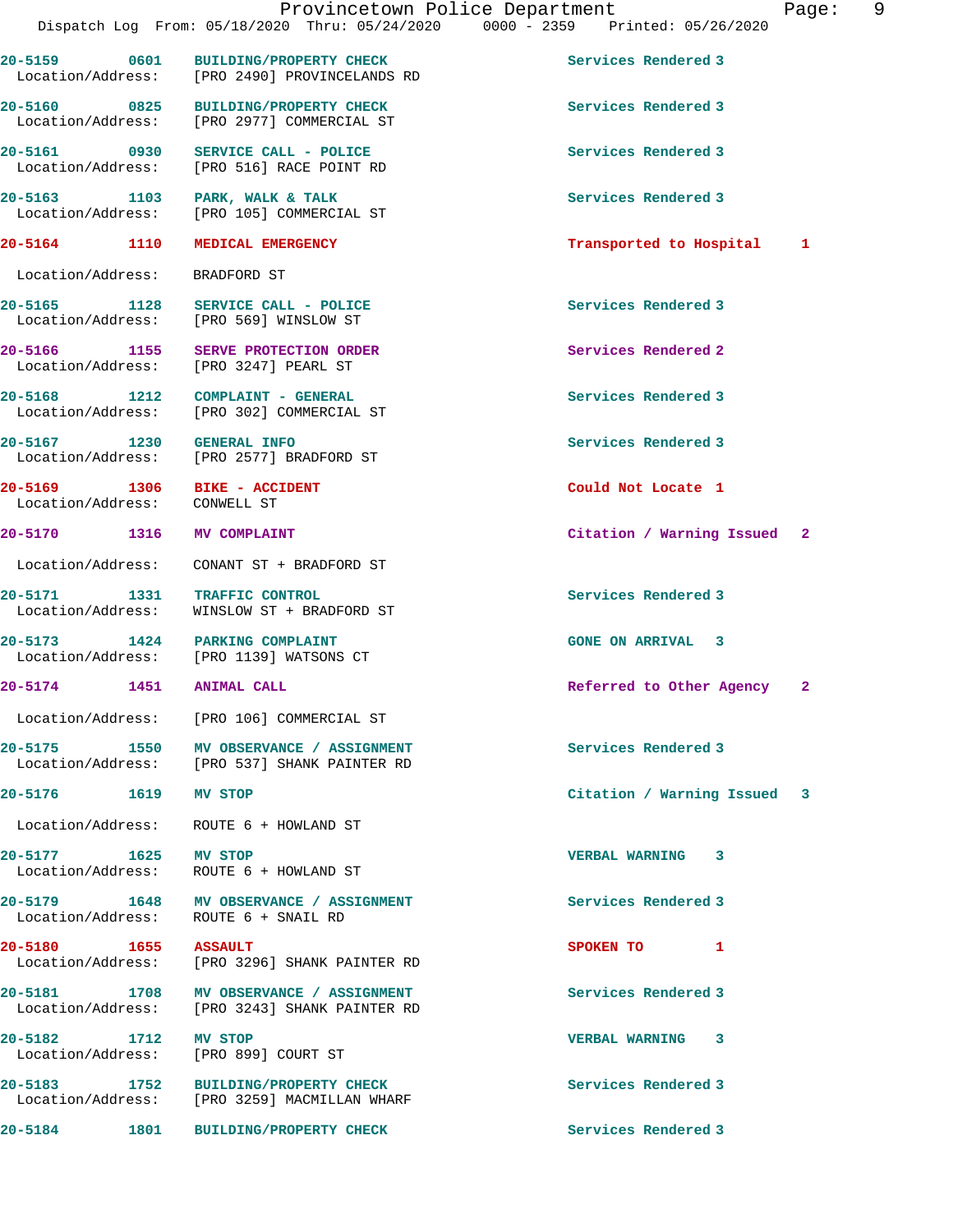|                                   |      | Provincetown Police Department                                                        |                             | Page: | 10 |
|-----------------------------------|------|---------------------------------------------------------------------------------------|-----------------------------|-------|----|
|                                   |      | Dispatch Log From: 05/18/2020 Thru: 05/24/2020 0000 - 2359 Printed: 05/26/2020        |                             |       |    |
| Location/Address:                 |      | [PRO 2483] COMMERCIAL ST                                                              |                             |       |    |
| 20-5185 1804                      |      | BUILDING/PROPERTY CHECK<br>Location/Address: [PRO 2206] PILGRIMS LANDING              | Services Rendered 3         |       |    |
| 20-5186 1823                      |      | <b>ANIMAL CALL</b><br>Location/Address: [PRO 2490] PROVINCELANDS RD                   | Services Rendered 2         |       |    |
| 20-5187 1838                      |      | MV STOP<br>Location/Address: [PRO 1867] SHANK PAINTER RD                              | VERBAL WARNING 3            |       |    |
|                                   |      | 20-5188 1922 MV OBSERVANCE / ASSIGNMENT<br>Location/Address: BRADFORD ST + HOWLAND ST | Services Rendered 3         |       |    |
| 20-5189 1946                      |      | <b>BUILDING/PROPERTY CHECK</b>                                                        | BLDG/PROP Checked/Secured   | 3     |    |
| Location/Address:                 |      | [PRO 197] COMMERCIAL ST                                                               |                             |       |    |
| 20-5191 1950                      |      | SUSPICIOUS ACTIVITY                                                                   | BLDG/PROP Checked/Secured 2 |       |    |
| Location/Address:                 |      | [PRO 1780] JOHNSON ST                                                                 |                             |       |    |
|                                   |      | 20-5190 1954 BUILDING/PROPERTY CHECK<br>Location/Address: [PRO 94] BRADFORD ST        | Services Rendered 3         |       |    |
| 20-5192 2029<br>Location/Address: |      | MV OBSERVANCE / ASSIGNMENT<br>[PRO 2859] BRADFORD ST                                  | Services Rendered 3         |       |    |
| 20-5193 2104                      |      | <b>BUILDING/PROPERTY CHECK</b>                                                        | BLDG/PROP Checked/Secured   | 3     |    |
| Location/Address:                 |      | [PRO 1952] COMMERCIAL ST                                                              |                             |       |    |
| 20-5194 2110                      |      | BY-LAW VIOLATION                                                                      | No Action Required          | 2     |    |
| Location/Address:                 |      | [PRO 105] COMMERCIAL ST                                                               |                             |       |    |
| 20-5196 2129                      |      | <b>DISORDERLY</b><br>Location/Address: [PRO 249] COMMERCIAL ST                        | SPOKEN TO<br>1              |       |    |
|                                   |      | 20-5195 2132 MV OBSERVANCE / ASSIGNMENT<br>Location/Address: BRADFORD ST + HOWLAND ST | Services Rendered 3         |       |    |
| 20-5197 2135<br>Location/Address: |      | MV STOP<br>BRADFORD ST + CONWAY ST                                                    | <b>VERBAL WARNING</b>       |       |    |
| 20-5198 2158                      |      | MV STOP<br>Location/Address: [PRO 1275] ANTHONY ST                                    | Vehicle Towed 3             |       |    |
|                                   |      | 20-5199 2233 BUILDING/PROPERTY CHECK<br>Location/Address: [PRO 2898] JEROME SMITH RD  | Services Rendered 3         |       |    |
| 20-5200 2301                      |      | <b>BUILDING/PROPERTY CHECK</b>                                                        | BLDG/PROP Checked/Secured 3 |       |    |
| Location/Address:                 |      | [PRO 182] COMMERCIAL ST                                                               |                             |       |    |
| 20-5201 2349<br>Location/Address: |      | <b>BUILDING/PROPERTY CHECK</b><br>[PRO 2540] RACE POINT RD                            | Services Rendered 3         |       |    |
| 20-5203 2353<br>Location/Address: |      | <b>BUILDING/PROPERTY CHECK</b><br>[PRO 3259] MACMILLAN WHARF                          | Services Rendered 3         |       |    |
|                                   |      | 20-5202 2355 BUILDING/PROPERTY CHECK<br>Location/Address: [PRO 3317] CEMETERY RD      | Services Rendered 3         |       |    |
| For Date: $05/23/2020 - Saturday$ |      |                                                                                       |                             |       |    |
| 20-5204                           | 0012 | <b>BUILDING/PROPERTY CHECK</b>                                                        | BLDG/PROP Checked/Secured   | 3     |    |

Location/Address: [PRO 2500] COMMERCIAL ST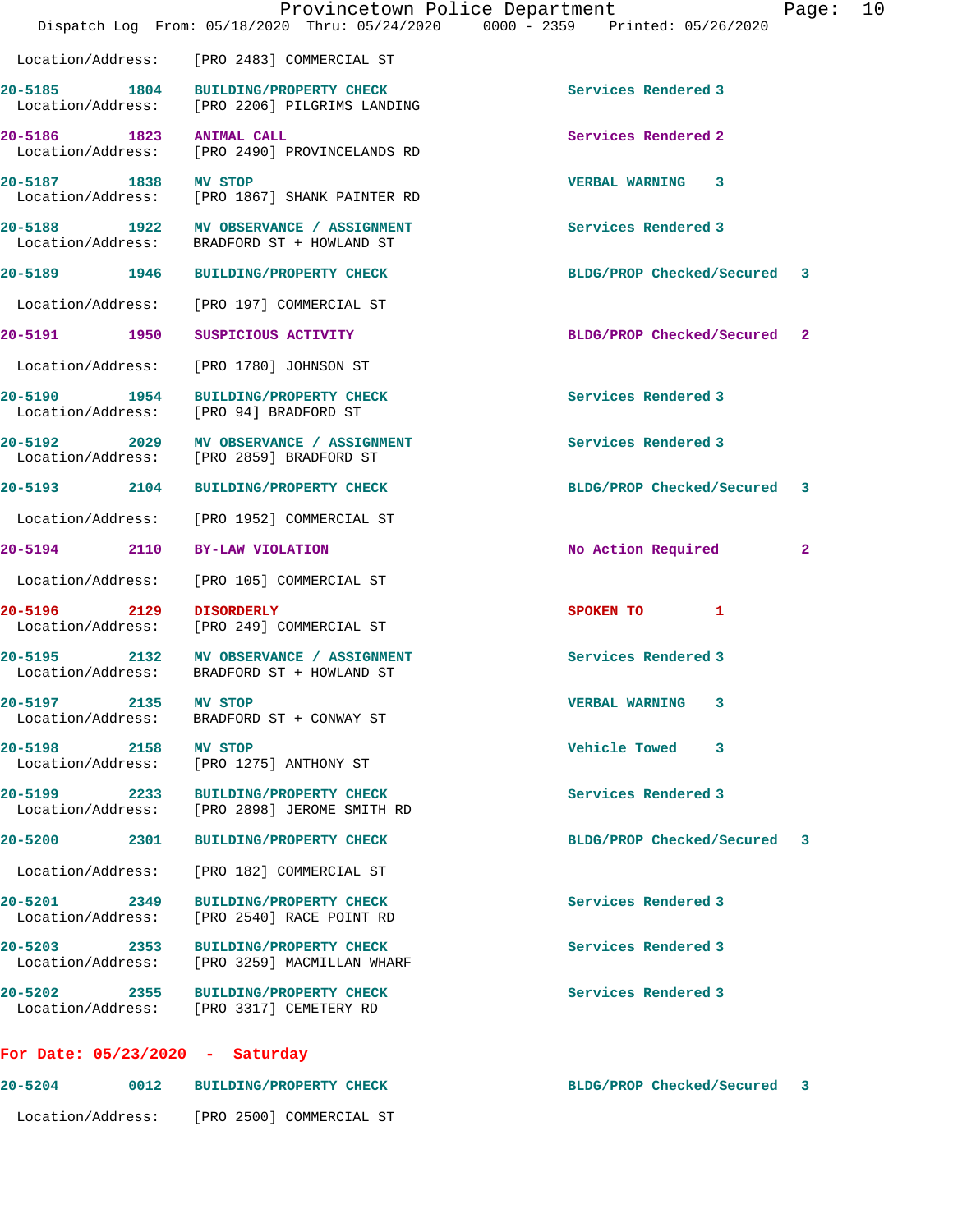| Provincetown Police Department<br>Dispatch Log From: 05/18/2020 Thru: 05/24/2020 0000 - 2359 Printed: 05/26/2020 |  |                                                                                          |                             |    | Page: 11 |
|------------------------------------------------------------------------------------------------------------------|--|------------------------------------------------------------------------------------------|-----------------------------|----|----------|
|                                                                                                                  |  | 20-5206 0024 BUILDING/PROPERTY CHECK                                                     | BLDG/PROP Checked/Secured 3 |    |          |
|                                                                                                                  |  | Location/Address: [PRO 1638] COMMERCIAL ST                                               |                             |    |          |
| Location/Address:                                                                                                |  | 20-5205 0025 MV OBSERVANCE / ASSIGNMENT<br>SHANK PAINTER RD + JEROME SMITH RD            | Services Rendered 3         |    |          |
|                                                                                                                  |  | 20-5207 0033 BUILDING/PROPERTY CHECK                                                     | BLD/PROP CHECKED UNSECURE   | -3 |          |
|                                                                                                                  |  | Location/Address: [PRO 3292] COMMERCIAL ST                                               |                             |    |          |
| Location/Address:                                                                                                |  | 20-5208 0044 MV OBSERVANCE / ASSIGNMENT<br>ROUTE 6 + HOWLAND ST                          | Services Rendered 3         |    |          |
|                                                                                                                  |  | 20-5209 0056 MISSING PERSON                                                              | Referred to Other Agency 1  |    |          |
|                                                                                                                  |  | Location/Address: [PRO 542] SHANK PAINTER RD                                             |                             |    |          |
|                                                                                                                  |  | 20-5210 0743 SERVICE CALL - POLICE<br>Location/Address: [PRO 516] RACE POINT RD          | Services Rendered 3         |    |          |
|                                                                                                                  |  | 20-5211 0815 MV COMPLAINT<br>Location/Address: [PRO 2616] COMMERCIAL ST                  | Services Rendered 2         |    |          |
|                                                                                                                  |  | 20-5212 0848 ANIMAL CALL<br>Location/Address: [PRO 2479] ROUTE 6                         | Services Rendered 2         |    |          |
|                                                                                                                  |  | 20-5213 0902 BUILDING/PROPERTY CHECK                                                     | BLDG/PROP Checked/Secured 3 |    |          |
|                                                                                                                  |  | Location/Address: [PRO 2977] COMMERCIAL ST                                               |                             |    |          |
|                                                                                                                  |  | 20-5214 0911 ANIMAL CALL<br>Location/Address: [PRO 2142] COMMERCIAL ST                   | <b>GONE ON ARRIVAL 2</b>    |    |          |
| Location/Address:                                                                                                |  | 20-5215 1008 PARK, WALK & TALK<br>[PRO 3870] COMMERCIAL ST                               | Services Rendered 3         |    |          |
| 20-5217 1024 FOLLOW UP                                                                                           |  | Location/Address: [PRO 1565] CONWELL ST                                                  | SPOKEN TO 2                 |    |          |
|                                                                                                                  |  | 20-5218 1036 ANIMAL CALL                                                                 | Transferred Custody         | 2  |          |
| Location/Address:                                                                                                |  | [PRO 1989] COMMERCIAL ST                                                                 |                             |    |          |
|                                                                                                                  |  | 20-5230 1102 ASSIST DEPARTMENT / MUTUAL AID<br>Location/Address: [PRO 859] COMMERCIAL ST | Services Rendered 3         |    |          |
|                                                                                                                  |  | 20-5219 1112 PARKING COMPLAINT<br>Location/Address: [PRO 602] STANDISH ST                | Services Rendered 3         |    |          |
|                                                                                                                  |  | 20-5220 1126 ALARM - GENERAL<br>Location/Address: [PRO 228] COMMERCIAL ST                | False Alarm 1               |    |          |
|                                                                                                                  |  | 20-5221 1200 PARK, WALK & TALK<br>Location/Address: [PRO 105] COMMERCIAL ST              | Services Rendered 3         |    |          |
|                                                                                                                  |  | 20-5222 1227 ALARM - GENERAL<br>Location/Address: [PRO 1778] SHANK PAINTER RD            | False Alarm 1               |    |          |
| 20-5223 1240 MV STOP                                                                                             |  | Location/Address: [PRO 2519] ROUTE 6                                                     | VERBAL WARNING 3            |    |          |
|                                                                                                                  |  | 20-5225 1319 MEDICAL EMERGENCY                                                           | Transported to Hospital 1   |    |          |
|                                                                                                                  |  | Location/Address: [PRO 440] HARRY KEMP WAY                                               |                             |    |          |
| 20-5226 1321 MV STOP                                                                                             |  | Location/Address: [PRO 802] COMMERCIAL ST                                                | VERBAL WARNING 3            |    |          |
|                                                                                                                  |  | 20-5227 1329 ANIMAL CALL                                                                 | Services Rendered 2         |    |          |

Location/Address: [PRO 2490] PROVINCELANDS RD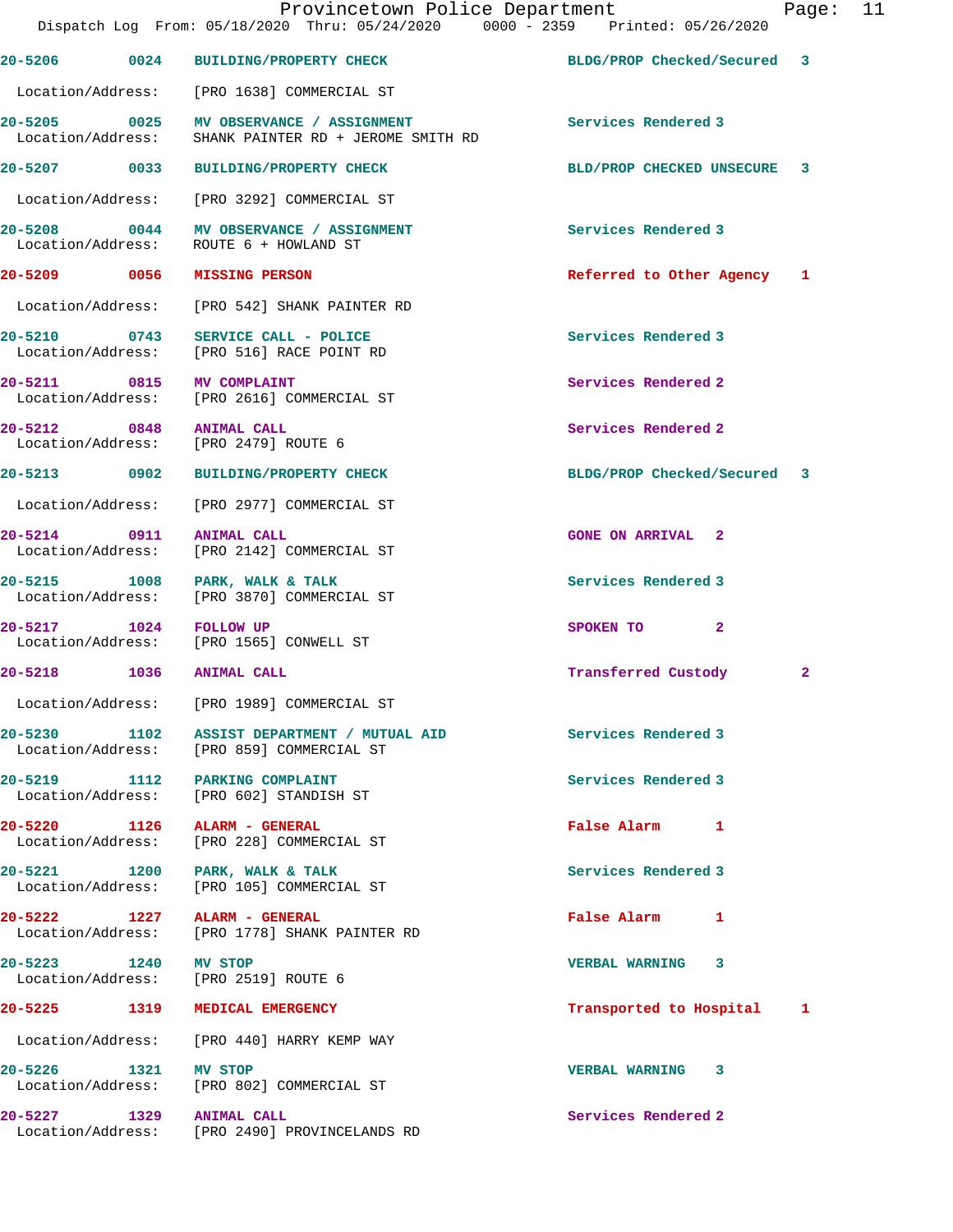**20-5229 1331 MV VANDALISM SPOKEN TO 2**  Location/Address: [PRO 3121] COMMERCIAL ST **20-5228 1333 PARK, WALK & TALK Services Rendered 3**  Location/Address: [PRO 105] COMMERCIAL ST **20-5231 1356 SERVICE CALL - POLICE Services Rendered 3**  Location/Address: [PRO 1006] NELSON AVE **20-5232 1403 HAZARDS Services Rendered 2** 

Location/Address: [PRO 433] RYDER ST EXT

Location/Address: [PRO 3296] SHANK PAINTER RD

**20-5235** 1436 ANIMAL CALL **120-5235** Services Rendered 2 Location/Address: [PRO 774] BREWSTER ST

**20-5236 1441 ASSAULT Arrest(s) Made 1**  Location/Address: [PRO 2045] BAYBERRY AVE Refer To Arrest: 20-34-AR

**20-5237 1504 ASSIST CITIZEN Referred to Other Agency 3**

Location/Address: [PRO 2499] RACE POINT RD

[PRO 3908] COMMERCIAL ST

**20-5239 1641 MV OBSERVANCE / ASSIGNMENT Services Rendered 3**  Location/Address: [PRO 4136] BRADFORD ST

**20-5240 1724 MV STOP VERBAL WARNING 3**  Location/Address: [PRO 1564] CONWELL ST

**20-5241 1736 LARCENY / FORGERY / FRAUD SPOKEN TO 2**  Location/Address: [PRO 1017] NELSON AVE

Location: [PRO 3431] LOPES SQUARE

**20-5244 1905 MEDICAL EMERGENCY PATIENT REFUSAL 1 PACE DESCRIPTION PATIENT REFUSAL 1** 

**20-5245 1911 MV DISABLED SPOKEN TO 2**  Location/Address: ROUTE 6 + HOWLAND ST

**20-5246 1922 MV STOP Vehicle Towed 3**  Location/Address: BRADFORD ST + COOK ST

Location/Address: [PRO 1780] JOHNSON ST

**20-5248 2008 HARASSMENT / THREATS Services Rendered 2**  Location/Address: [PRO 2045] BAYBERRY AVE

Location/Address: [PRO 1638] COMMERCIAL ST

**20-5251 2202 KEEP THE PEACE Services Rendered 2**  Location/Address: [PRO 2045] BAYBERRY AVE

Location/Address: [PRO 1892] SHANK PAINTER RD

Location/Address: [PRO 175] COMMERCIAL ST

**20-5253 2352 MV OBSERVANCE / ASSIGNMENT Services Rendered 3** 

**20-5234 1414 MEDICAL EMERGENCY Transported to Hospital 1**

**20-5243 1818 ASSIST CITIZEN Services Rendered 3** 

**20-5247 1940 BUILDING/PROPERTY CHECK BLDG/PROP Checked/Secured 3**

**20-5250 2136 BUILDING/PROPERTY CHECK BLDG/PROP Checked/Secured 3**

**20-5252 2312 SUSPICIOUS ACTIVITY SPOKEN TO 2** 

**20-5254 2350 BUILDING/PROPERTY CHECK BLDG/PROP Checked/Secured 3**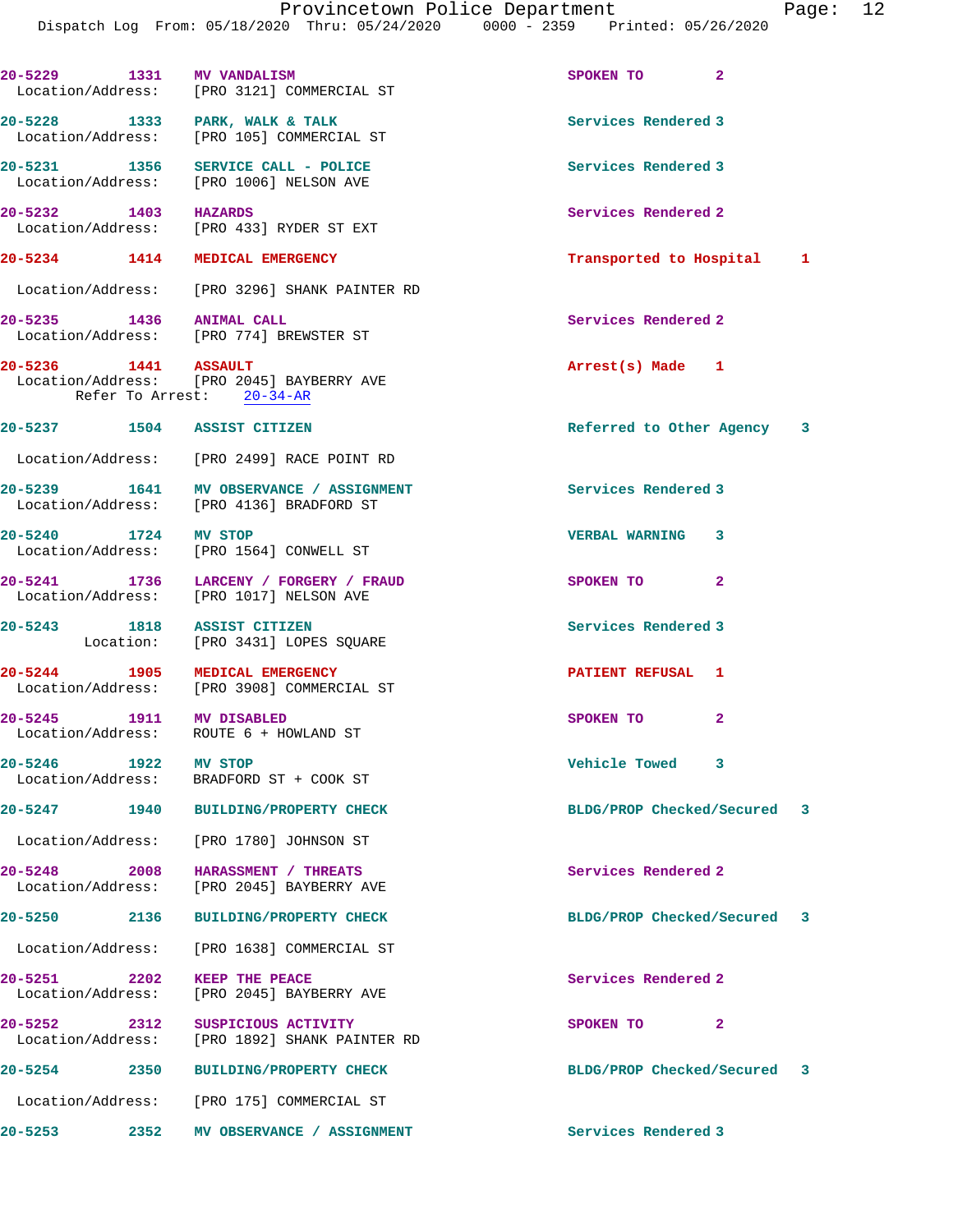Location/Address: BRADFORD ST + HOWLAND ST

## **For Date: 05/24/2020 - Sunday**

|                                | 20-5255 0013 MV OBSERVANCE / ASSIGNMENT<br>Location/Address: ROUTE 6 + SNAIL RD                 | Services Rendered 3         |   |
|--------------------------------|-------------------------------------------------------------------------------------------------|-----------------------------|---|
|                                | 20-5256 0021 BUILDING/PROPERTY CHECK                                                            | BLDG/PROP Checked/Secured 3 |   |
|                                | Location/Address: [PRO 1952] COMMERCIAL ST                                                      |                             |   |
|                                | 20-5257 0023 MV OBSERVANCE / ASSIGNMENT                                                         | No Action Required 3        |   |
|                                | Location/Address: RYDER ST + BRADFORD ST                                                        |                             |   |
|                                | 20-5259 0035 MEDICAL EMERGENCY<br>Location/Address: [PRO 3222] ALDEN ST                         | PATIENT REFUSAL 1           |   |
|                                | 20-5258 0038 BUILDING/PROPERTY CHECK<br>Location/Address: [PRO 2540] RACE POINT RD              | Services Rendered 3         |   |
|                                | 20-5260 0042 BUILDING/PROPERTY CHECK                                                            | BLDG/PROP Checked/Secured 3 |   |
|                                | Location/Address: [PRO 105] COMMERCIAL ST                                                       |                             |   |
|                                | 20-5261 0057 MV OBSERVANCE / ASSIGNMENT<br>Location/Address: JEROME SMITH RD + SHANK PAINTER RD | Services Rendered 3         |   |
|                                | 20-5262 0101 BUILDING/PROPERTY CHECK                                                            | BLDG/PROP Checked/Secured 3 |   |
|                                | Location/Address: [PRO 1778] SHANK PAINTER RD                                                   |                             |   |
|                                | 20-5263 0110 BUILDING/PROPERTY CHECK                                                            | BLDG/PROP Checked/Secured 3 |   |
|                                | Location/Address: [PRO 3609] COMMERCIAL ST                                                      |                             |   |
|                                | 20-5264 0200 BUILDING/PROPERTY CHECK<br>Location/Address: [PRO 3430] COMMERCIAL ST              | Services Rendered 3         |   |
|                                | 20-5265 0241 BUILDING/PROPERTY CHECK                                                            | BLDG/PROP Checked/Secured 3 |   |
|                                | Location/Address: [PRO 530] SHANK PAINTER RD                                                    |                             |   |
|                                | 20-5266 0546 MV OBSERVANCE / ASSIGNMENT<br>Location/Address: [PRO 521] ROUTE 6                  | Services Rendered 3         |   |
|                                | 20-5267 0551 MV OBSERVANCE / ASSIGNMENT                                                         | No Action Required          | 3 |
|                                | Location/Address: [PRO 3912] SHANK PAINTER RD                                                   |                             |   |
| 20-5268 0632 BY-LAW VIOLATION  | Location/Address: [PRO 2483] COMMERCIAL ST                                                      | <b>VERBAL WARNING 2</b>     |   |
|                                | 20-5269 0758 MV OBSERVANCE / ASSIGNMENT<br>Location/Address: JEROME SMITH RD + SHANK PAINTER RD | Services Rendered 3         |   |
|                                | 20-5270 0843 BUILDING/PROPERTY CHECK                                                            | BLDG/PROP Checked/Secured 3 |   |
|                                | Location/Address: [PRO 2977] COMMERCIAL ST                                                      |                             |   |
| 20-5271 0904 MEDICAL EMERGENCY | Location/Address: [PRO 2647] SHANK PAINTER RD                                                   | PATIENT REFUSAL 1           |   |
| 20-5272 0919 ANIMAL CALL       |                                                                                                 | Referred to Other Agency 2  |   |
|                                | Location/Address: [PRO 2490] PROVINCELANDS RD                                                   |                             |   |
| $20 - 5273$                    | 0925 ALARM - FIRE<br>Location/Address: [PRO 2251] COMMERCIAL ST                                 | Services Rendered 1         |   |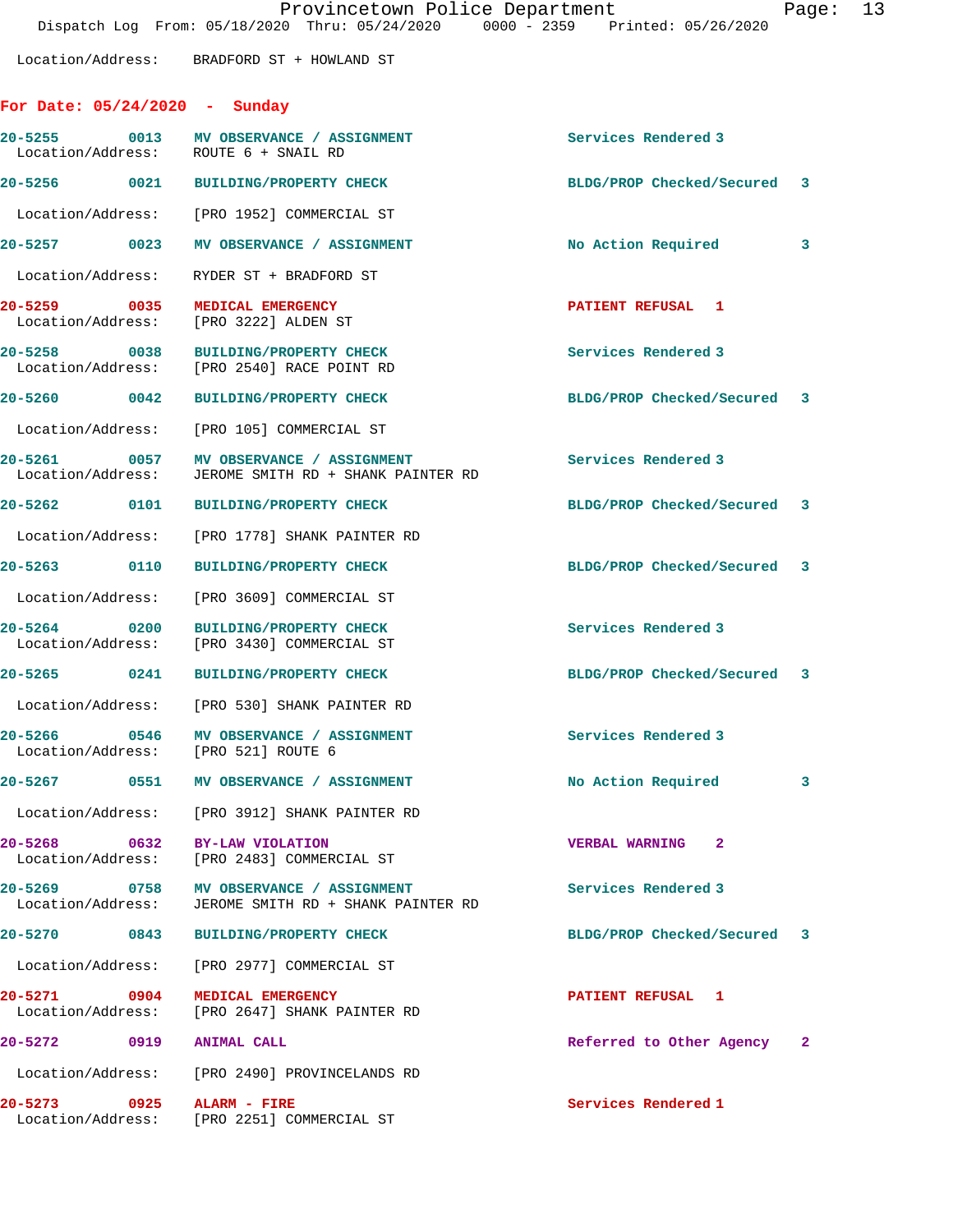|                                 |      | 20-5274 1011 MV OBSERVANCE / ASSIGNMENT<br>Location/Address: ROUTE 6 + SNAIL RD       | Services Rendered 3        |              |    |
|---------------------------------|------|---------------------------------------------------------------------------------------|----------------------------|--------------|----|
|                                 |      | 20-5276 1047 MEDICAL EMERGENCY<br>Location/Address: [PRO 1892] SHANK PAINTER RD       | <b>PATIENT REFUSAL 1</b>   |              |    |
| 20-5277 1055 ANIMAL CALL        |      |                                                                                       | Referred to Other Agency 2 |              |    |
|                                 |      | Location/Address: [PRO 2490] PROVINCELANDS RD                                         |                            |              |    |
|                                 |      | 20-5278 1100 MV OBSERVANCE / ASSIGNMENT<br>Location/Address: HOWLAND ST + BRADFORD ST | Services Rendered 3        |              |    |
| 20-5280 1134 ANIMAL CALL        |      | Location/Address: [PRO 1466] COMMERCIAL ST                                            | Unfounded 2                |              |    |
|                                 |      | 20-5281 1144 SERVICE CALL - POLICE<br>Location/Address: [TRU 196] SHORE RD            | Unfounded 3                |              |    |
|                                 |      | 20-5282 1145 PARK, WALK & TALK<br>Location/Address: [PRO 105] COMMERCIAL ST           | Services Rendered 3        |              |    |
|                                 |      | 20-5283 1213 MV OBSERVANCE / ASSIGNMENT<br>Location/Address: [PRO 3440] ROUTE 6       | Services Rendered 3        |              |    |
|                                 |      | 20-5284 1224 PARK, WALK & TALK<br>Location: [PRO 3431] LOPES SQUARE                   | Services Rendered 3        |              |    |
| 20-5286 1331                    |      | SERVICE CALL - POLICE<br>Location/Address: [PRO 3923] OLD COLONY WAY                  | Services Rendered 3        |              |    |
|                                 |      | 20-5285 1339 PARK, WALK & TALK<br>Location/Address: [PRO 105] COMMERCIAL ST           | Services Rendered 3        |              |    |
|                                 |      | 20-5287 1453 HARASSMENT / THREATS<br>Location/Address: [PRO 433] RYDER ST EXT         | SPOKEN TO                  | $\mathbf{2}$ |    |
| Location/Address: COMMERCIAL ST |      | 20-5288 1518 ASSIST CITIZEN                                                           | SPOKEN TO 3                |              |    |
|                                 |      | 20-5289 1533 CROWDS/OVERCROWDING                                                      | Referred to Other Agency 2 |              |    |
| Location/Address: COMMERCIAL ST |      |                                                                                       |                            |              |    |
| 20-5290                         | 1536 | CROWDS/OVERCROWDING                                                                   | Referred to Other Agency   |              | -2 |
|                                 |      | Location/Address: [PRO 122] COMMERCIAL ST                                             |                            |              |    |
| 20-5291 1549 ANIMAL CALL        |      |                                                                                       | Referred to Other Agency 2 |              |    |
|                                 |      | Location/Address: [PRO 2490] PROVINCELANDS RD                                         |                            |              |    |
|                                 |      | 20-5293 1603 MV OBSERVANCE / ASSIGNMENT<br>Location/Address: HOWLAND ST + BRADFORD ST | Services Rendered 3        |              |    |
| 20-5294 1613 MV STOP            |      | Location/Address: BRADFORD ST + HANCOCK ST                                            | VERBAL WARNING 3           |              |    |
|                                 |      | 20-5295 1621 MV OBSERVANCE / ASSIGNMENT<br>Location/Address: BRADFORD ST + RYDER ST   | Services Rendered 3        |              |    |
| 20-5296 1622 LOST PROPERTY      |      | Location/Address: [PRO 2214] CONWELL ST                                               | Services Rendered 3        |              |    |
| 20-5297 1627 MV STOP            |      | Location/Address: CONWELL ST + HARRY KEMP WAY                                         | VERBAL WARNING 3           |              |    |
| 20-5298 1643 MV STOP            |      | Location/Address: COMMERCIAL ST + COOK ST                                             | VERBAL WARNING 3           |              |    |
| 20-5300                         |      | 1653 ASSIST CITIZEN                                                                   | Services Rendered 3        |              |    |